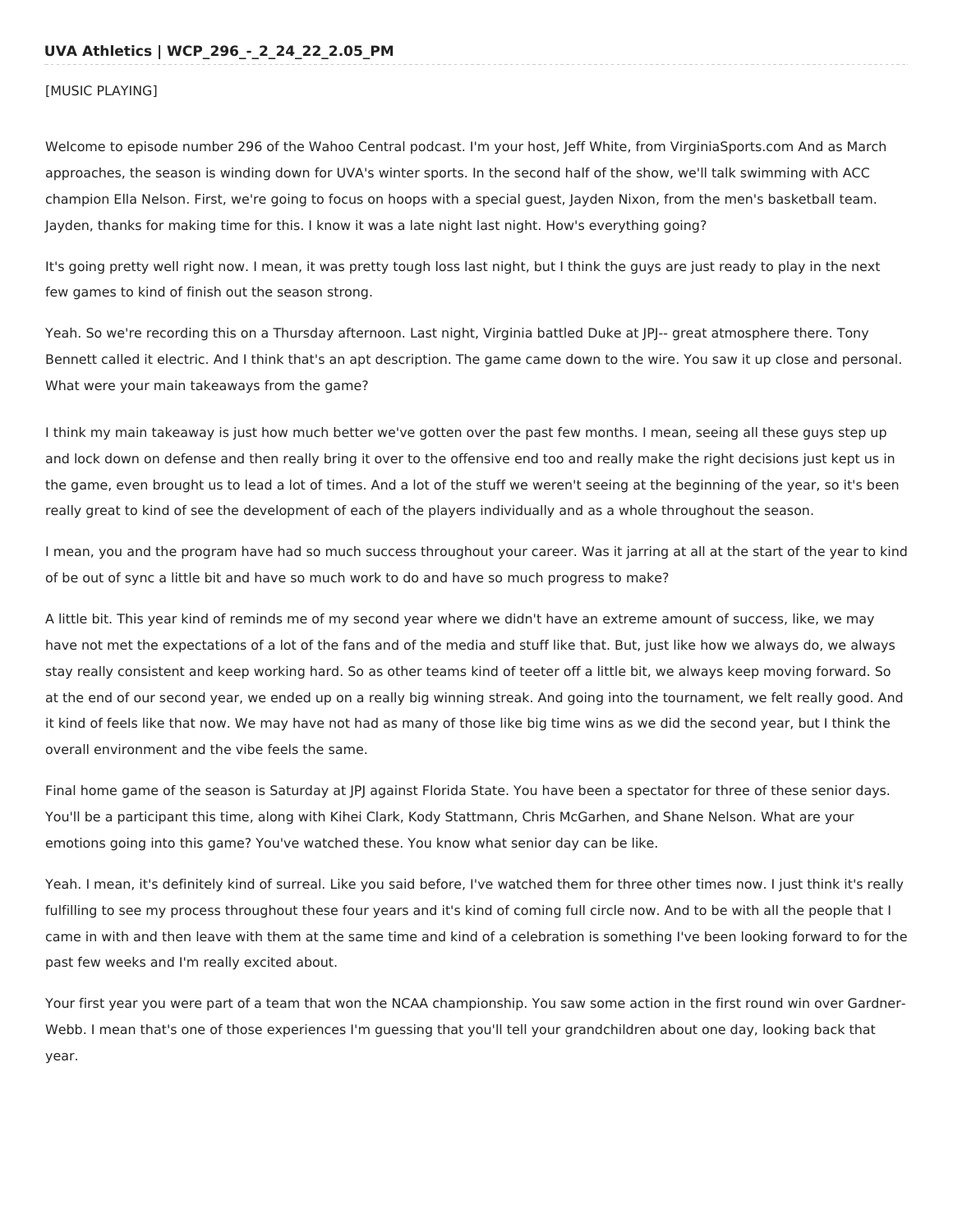Yeah, definitely. I think the team we had was very special. And I wasn't there for the first round loss against the UMBC the year before, but I could just see and feel how hungry the team was coming in after that loss. So it was it's kind of weird because I wasn't part of the loss that made everybody so keyed in and that tournament, but it felt good seeing, from almost an outsider's perspective because I wasn't there that first year, seeing how determined everybody was and how that carried forward through the rest of the year into the tournament. So that's something I think really inspired me and something I'll definitely tell my family when I--

So you're nearing the end of your fourth year in Coach Bennett's program. Are there lessons you've learned, away from the X's and O's and the actual basketball technique, that you'll carry with you into your life beyond college?

Yeah. I think the biggest thing for me has been just to stay hungry and just keep working. I think the biggest mistake-- I'm sorry.

# [ALARM RINGING]

# That's all right.

I think my alarm came off-- one second. Sorry about that. I'm all good now. But I was going to say is, yeah, just seeing Ty and Dre work so hard. My first year after their loss, they were coming in the summer working out every day. And then seeing how hard Kihei has been working his game these past few years and seeing just how work ethic can take you so far is something that I really try to embody myself. And I think that's the biggest thing for me. Because when I was going in through high school, I was always big, always talented. I didn't feel like I had to put in all that effort. But when you get to this level, everybody is just as talented as you. So how can you show what you can do? And that's through the hard work. So I think that's the biggest takeaway I've learned from.

Do you gain an appreciation for the pillars of coach Bennett's program, what they stand for? I know you come into the program and you see those words. And I'm not sure everyone fully appreciates, at that point, what they mean and how important they are to Coach Bennett. Does that change the more time you spend in the program?

Yeah, it definitely has. I remember my first year, I kind of always heard about it because I'm not from here. And then my first year here, he would always talk about the pillars and how he would like to embody those through his teams. And I definitely wasn't skeptical. I fully embodied it. But I was kind of curious as to what it fully meant. But over these past four years, you can kind of see how he embodies that and how each individual on the team embodies a different killer. Obviously, they always use all of them. Each of the players has something specific in those five pillars that they bring to the team. And then with that, everybody kind of joins together to create a special program and a special environment that embodies all those five.

# So as you mentioned, you grew up in this community. Were you born in Charlottesville?

Yeah. I was born in Martha Jefferson Hospital. Both my parents graduated from here in 96. So yeah. And then they had me in 99 at Martha Jefferson. So I've been here my whole life. So did you attend games at U Hall when you were little?

I don't-- I think might have.

#### [INTERPOSING VOICES].

Yeah. I don't remember attending a game in U Hall. The first games I really remember was were the first JPJ games. Yeah.

Who was your favorite player or your favorite players growing up?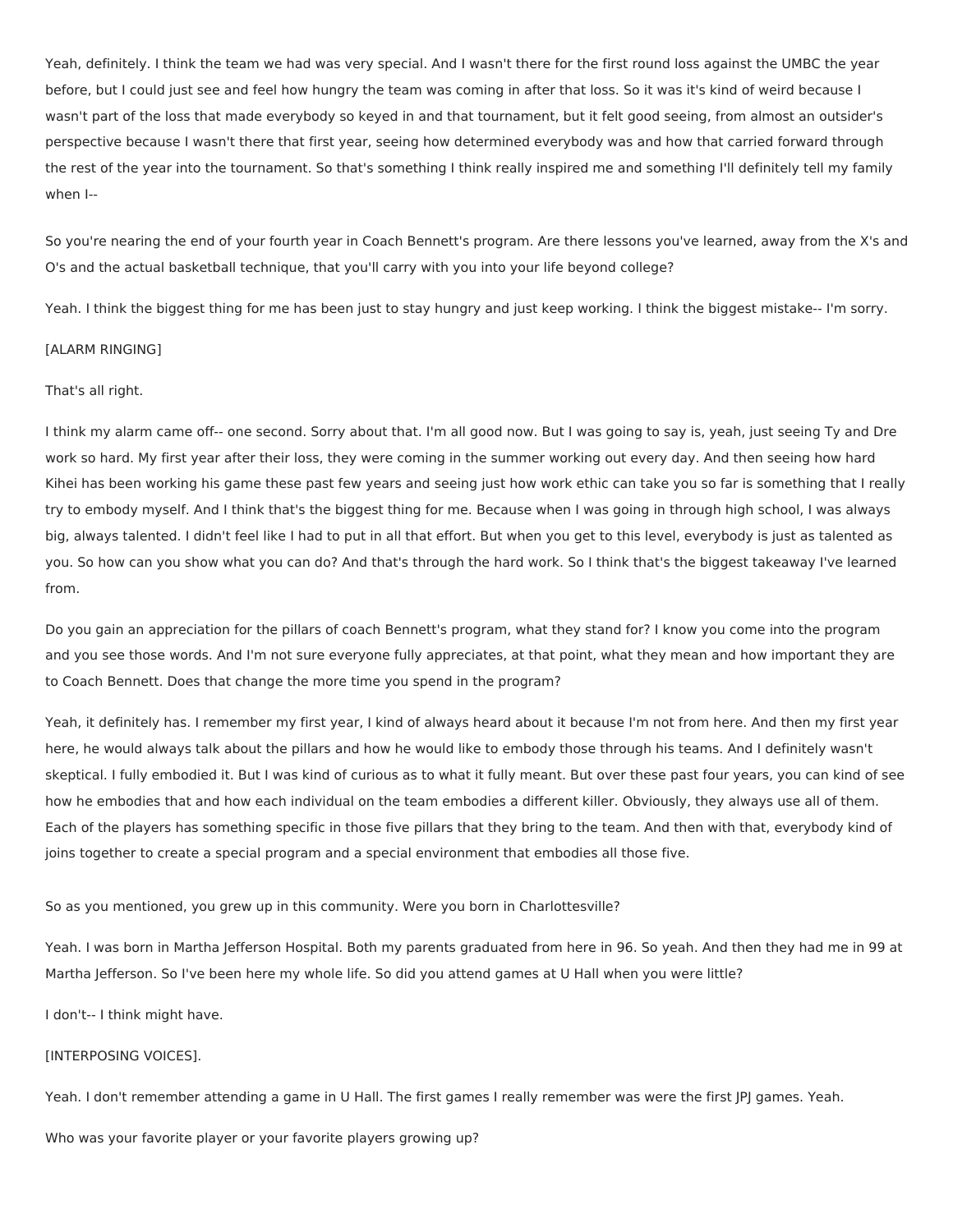I watched a lot of Mike Scott growing up. I watched a lot of Mustapha Farrakhan. I always thought he was really, really good. Sean Singletary and then Sylvan Landsverk, a lot of the older guys I really looked up to and tried to watch. But even towards the end of my high school career, I really liked-- Isaiah Wilkins was there before I was there. I really liked how charismatic and how he was on defense, how he really led the team. And then even just looking at my senior year, just looking at Ty and Kyle and seeing how hard work can really put you into one of the biggest stages. It's something that's been really inspiring to me.

What's it been like having Isaiah back with the program this year? And you probably make him feel old if you tell him you grew up watching him and you were a big fan of his. Yeah. I mean, it's been great. I feel like me and him have gotten really close this year because he's been working with the green machine a lot this year as pretty much our starting five. But he's been a really great piece of this team. And me and him, I think, share a lot of interests. Me and him are really big music guys, so we talk a lot about music and different things and different struggles going on in our world and stuff. And he's somebody I really look up to in a way that somebody that's like me both on and off the court. So I don't feel like I get that often, so it's been really nice to have somebody like that here that can coach me, but also I can play with every day. So it's been great.

The green machine is a revered part of the program-- has become, over the years. How much satisfaction do you take, you and the fellow green teamers, when the starters play well and the regulars play well even if you may not get in the game yourself? Does that help you feel like you had a real role in the team's success?

Yeah, it definitely does. I mean, I can probably speak for all of us and say that sometimes it is tough not getting those minutes and not kind of getting that spotlight a little bit. But in practice it's been great because the coaches treat every practice like a game, pretty much. They have the same energy they would when we play Duke. So when you play well in practice and you do those good things in practice, it's almost like doing those good things in the game.

And then when you see you make a good move in practice that beats someone else and then they defend that move in a game, you're just like, I helped them do that. Or we end up defending really well in practice and then you see Kihai torch that defender in the game. It's a really great feeling. But one of the best feelings is when KG will tell us the offenses to run and we do the offenses better than what the other team does. And so we end up shutting the team down. That's probably one of the best feelings, too, because it shows how good we are as a team, as a Green Team. And some of us could play other places, but we chose to stay here and help achieve something bigger than us. So it just shows how committed we are to the team and also how good we are as individual players, too. So it's really great.

So you graduated from St Anne's Belfield School. What were those years like? You it on some good teams. There were some other good athletes in the school who-- I guess you overlapped with Nick Kent, who played baseball here and Connor Schnellenberger who is playing lacrosse here now.

Yeah.

### What was your STAB experience like?

Yeah. It was a great experience. I really enjoyed, not just the athletic part, but the academic part as well. I still talk with a lot of my teachers like Miss Robertson, who is an English teacher. So I talk with her and meet with her about once every month, once every two months, just to catch up. But in terms of the basketball experience, we had a really great family on the STAB team. I played with Javin Delaurier, who was a Duke alum. And then Matt Palumbo was my best friend. He was part of the UVA program for pretty much as long as I was here. So it was great kind of seeing everybody do the great things in college after we left St Anne's. I know Jalen Harrison played baseball and football here. So I still talk to him a lot, too. So it was a great experience. I wouldn't change it for anything.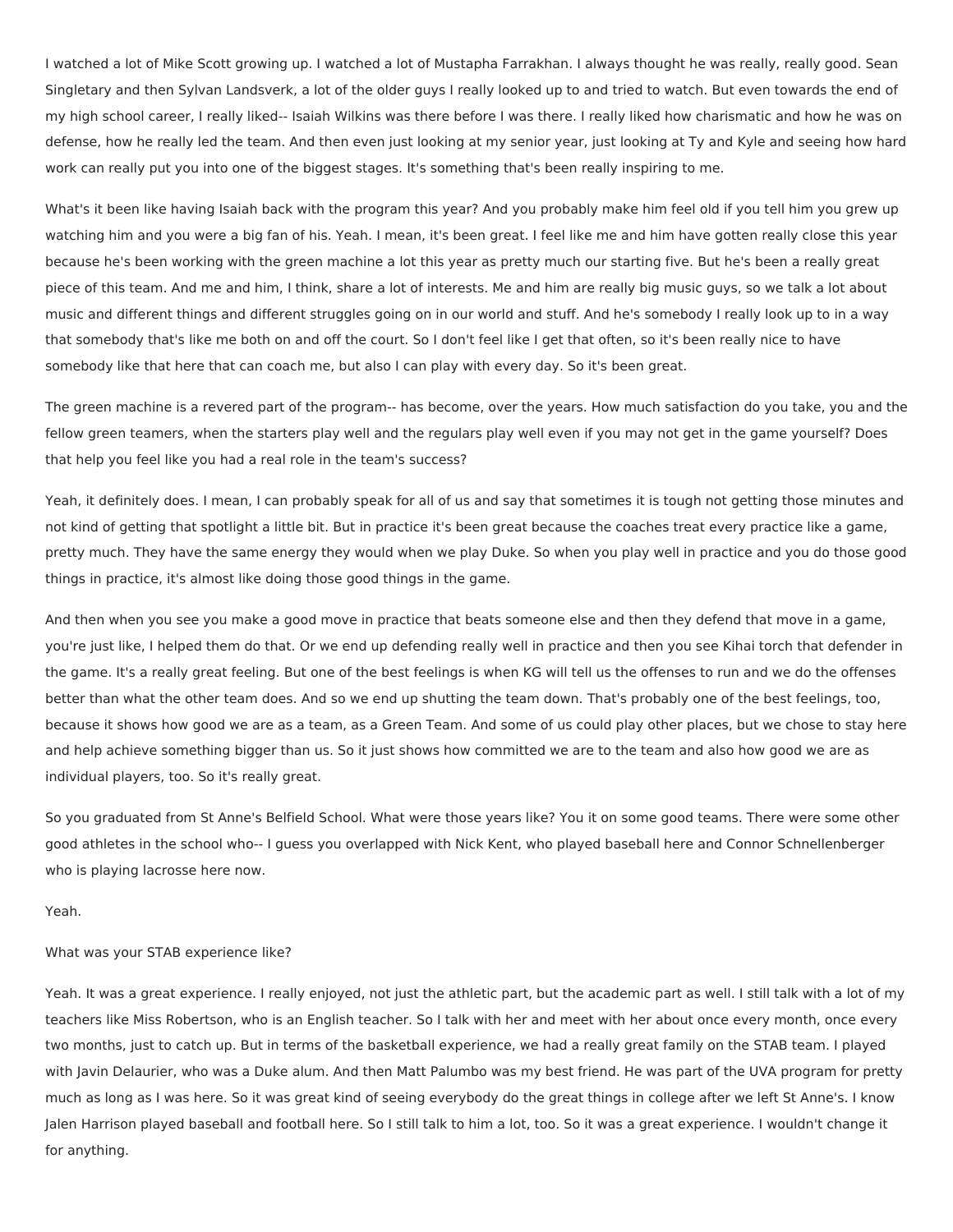So Matt Palumbo is up at George Mason now, right-- with TJ Grams, who was your former academic advisor. Do you follow the Mason games from afar now and check those scores all the time?

Yeah. Me and Matt talked maybe two or three times a week. And I'm always asking how they're doing. So I'm rooting for them a lot. And their new coach, Kim English-- Matt always speaks very highly about him. And he's someone that, over this past few months, just watching how he coaches and how he leads his team, that's somebody that I've been looking up to, too, from far away just because of how close he is with this team and how he leads from a really direct perspective, too, like Coach Bennett-- just a younger guy-- younger African-American coach just really leading his team in the right direction. So that's something that I really admire about him and want to look to do for myself in the future.

After you graduated from St Anne's, you spent a post-graduate year at Choate Rosemary Hall, which is a prestigious boarding school in Connecticut. Was your decision to spend a year there driven by academics or basketball or a combination of the two?

Yeah, it was both. So I was getting looked at by a lot of high academic schools for Division 1 and didn't really get the offers that I wanted coming out of St Anne's Belfield. So the head coach at Choate, Andrew Dawson, reached out and said that a few schools reached out to him for me to maybe do a post-grad year. I think you mentioned Brown, Cornell, and a few others that reached out to him first and said that, hey, you guys should take him so we can recruit him a little longer.

And at that time, I had no idea what Choate Rosemary Hall was. And then after he reached out, I looked into it and saw that they were a top three high school in the country. So I was like, maybe I should look into this because, although basketball was a key part in me taking that post-grad option, I think that academics is what really made me grow a lot as an individual and learn more about myself. Because it was a pretty rigorous course load and being far away from home at such a young age and not really in that college setting proposed some challenges, too. Yeah. I really loved it there. I still have all my Choate apparel and still talk to my teammates from Choate to this day. So it was a really great experience for me. I wouldn't change that either.

You had a lot of good options as far as college academically and with basketball. You chose to come to UVA and walk onto the team. What went into that decision? And was UVA always your dream school? Or did you seriously consider other schools?

Yeah. Yeah, I really considered other schools. And I was looking at a lot of high academic D3s like Williams and Amherst, Randolph-Macon here in Virginia, and then a few other lower Division I schools that were giving me the opportunity, but I didn't really feel like fit the academic need for me. And so I had an opportunity to walk on after I left St Anne's Belfield. And then I wanted to kind of pursue my options a little bit more at Choate. And then when I still didn't really feel like I got the opportunity that I really wanted, I decided to come here and walk on at UVA.

So Coach Bennett put you on scholarship your second year. What was that moment like? And I can't remember the details, but I think he kind of sprung it on you, didn't he?

Yeah, he did.

#### -- at a team meeting.

Yeah. So they did this thing called a chair exercise, where you kind of talk about your highs and lows of your life and maybe the people you look up to. And Coach Bennett went on the chair at that time. And he said that one of his highlights was giving me a scholarship. Everybody jumped on me and stuff like that. And it was a really great experience.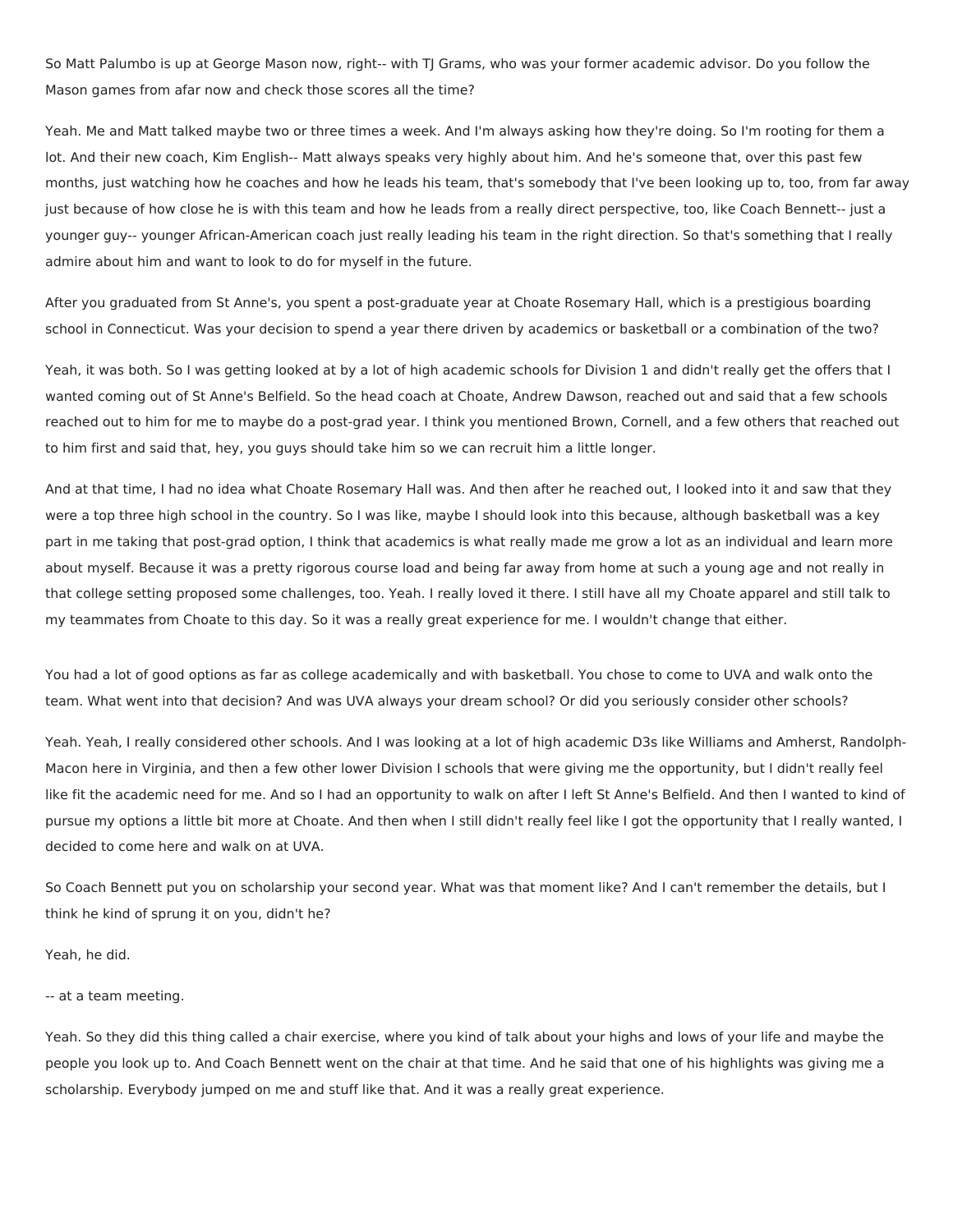And I think the biggest thing for me was just Coach Bennett and the coaching staff just showing how much they believed in me and how much I mattered to the program despite not necessarily contributing on the court in games. They kind of recognized that I brought so much value in practice and in the classroom and even as a leader to some of the other kids on the court. So it was really great. I was really grateful for that.

All right. Let's talk academics, last but certainly not least, with you. You are a fixture on the ACC honor roll. You're a biology major, right?

Yeah, that's correct. Yeah.

Only bio major on the team, I'm guessing.

Yeah, I think so. Yeah.

So you mentioned both your parents attended UVA and graduated here. I'm guessing you grew up in a household where the importance of education was emphasized?

Yeah. Both my parents were really, really encouraging me to do as well as I could. I don't think they really were drilling into me like, Oh, you have to be a good student or you have to do this. But I think they knew from a young age that I was really interested in school and trying to better myself academically. So once they saw that, they really tried to nourish that in me as well. So I'm really thankful for them not necessarily driving me into a wall or trying to say, do good in school, but just encouraging me to be as best as I can in whatever I was passionate about.

Have you been interested in science from an early age? What drew you to biology?

Yeah. It's actually funny. So I was at public school my freshman year of high school, when I went to high school. And they have this program called the Health and Medical Sciences Academy. And my ninth grade teacher, Mr Dove, really nudged me into the science direction just because of how curious he was as a teacher. And not necessarily knowing everything about science, but if I ask him a question, he'd be like, let me get back to you. I'll get back to you in 30 minutes or I'll get back to you tomorrow, and kind of figuring that out on his own. And that really drove me to want to pursue that, too, because I'm a very curious person also. And I obviously don't know everything there is to know about science just like he didn't know everything to know, but you can always learn. There's always something out there. So that kind of drove me to pursue that.

So are you in a pre-med program?

Yeah, right now I am pre-med.

All right. So because of the COVID year, you have another year of eligibility, or athletic eligibility. What are your plans? You graduate in May from UVA. What are your plans for next year?

Yeah, I'm not really sure yet. It's something I really have to talk to my family about. The great thing about going through the Med school process now is that you don't have to go jump straight into Med school out of high school, I mean out of college. And so there's definitely different opportunities for me to get a master's in something that I'm really interested in. I want to go into hospital administration, you know, like running a hospital or even owning one myself. So opportunities to get an MBA or MHA, a master's in Health Administration, or even a master's in public health. Things like that I can still pursue and get maybe use my fifth year of eligibility-- get my master's in something I'm really interested in. And then, hopefully, that will help with my Med school admissions process as well.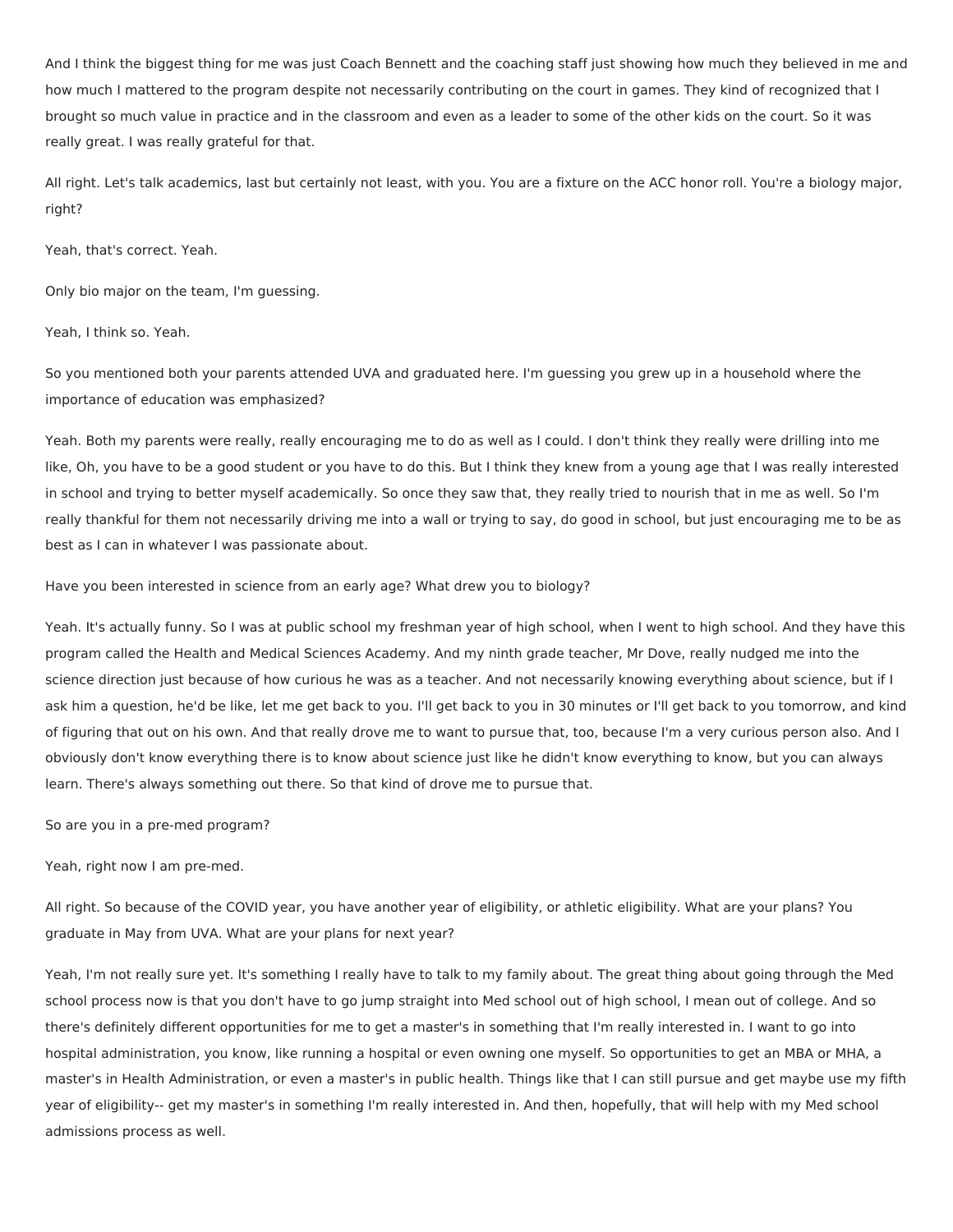#### I mean, would you ultimately like to be a doctor, though, or a physician?

Yeah, I think being a doctor is the thing I've always wanted to do just because there are so many people in the world that need that help and that need that extra care that they might not get otherwise. And I want to be a cornerstone of helping people's lives change for the better. But in terms of administration, I think it's good to always have leaders that are in that field and can kind of get in the trenches and then help after that. So that's kind of the reason why I wanted to go into administration because I would have the best of both worlds in that.

Has it been challenging to balance your academic obligations with your basketball commitment? I mean, basketball takes a lot of time. Academics takes a lot of time. I'm guessing you have labs with bio or you have had them. But you've also been, I think, at every practice I've seen. So I don't think you've missed a ton of time.

Yeah. I think I've only missed one or two practices in my four years here. And, I'm not going to lie, it is extremely challenging to balance both the academics and athletics because a lot of the people that are in the Med school, like in the science field, here teaching at UVA don't really know what it's like to be a full-time division one athlete. And even fewer know what the rigorous travel schedule is with basketball. We have so many games.

So it's been kind of tough trying to convince people that I do have a really busy schedule. And sometimes I might not get the help that I need in terms of figuring out my classes and as well as I can do in those classes. But overall, the school's been really good to me. And TJ was such a big help to me. And now, Jazlyn has been a tremendous help to me this year as my academic coordinator. And so it's been tough, but it's been really fulfilling. And I've learned so much about myself. And I can't wait to do more.

So you would not be the first doctor to come through the basketball program. Have you ever met Bobby Stokes who played for Coach Holland here? He's a doctor. [INTERPOSING VOICES]. Yeah. I haven't met Bobby Stokes and Mike Owens, but I've heard great things about them. And I've talked with a few athletes and a few basketball players that have gone through UVA that have gone through the Med school process, too. So everybody's been such a great help. And with this medical process, getting advice from people that have been there is, I think, one of the best tools you can have. So it's been great. Everybody's been extremely helpful.

Any thought to playing college basketball as a grad transfer at another school next year?

I mean, yeah, it's definitely crossed my mind. I've loved my time here for four years. And they've been really great to me. But it would be interesting to see, if I were to get another opportunity, what that would look like at a different school. So I haven't really decided that yet, but it's obviously something that I've thought about. It'd be interesting to see. Because right now, we're trying to focus on getting this tournament birthed and going as far as we can. But after that, after we do we got to do, it'd be interesting to see what my options would be for next year.

Yeah. Well, it sounds like you've got a lot of good options. So before I let you go, how big will your senior day cheering section be on Saturday? Hopefully pretty big. I know a lot of my family wants to come down. It's just a matter of my sister who is playing at Eastern Mennonite right now, has a game on Saturday. So she might not be able to come, but I'm hoping she can. But I know my grandparents and then my great aunts are coming. And then my other aunts on my mom's side are coming, too. And so is my dad- - coming up from Atlanta. So I'll have a big crowd. So, hopefully, they'll be cheering as loud as they can.

Well, you'll be hard pressed to have more fans there than Kihei had last night. I don't know if you saw his crew, but they turned out and they turned out in force last night.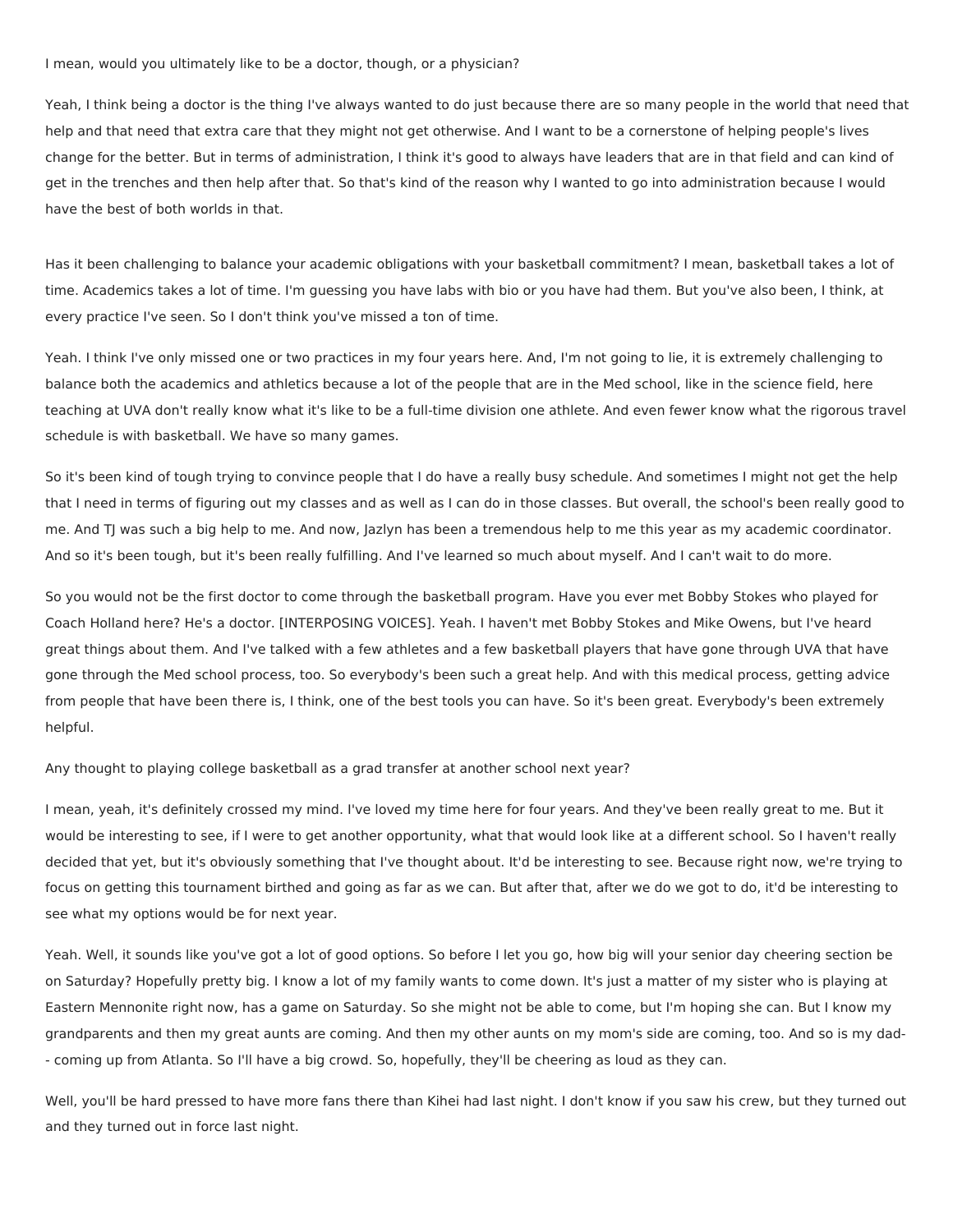Yeah. That's the great thing about Kihei's family. And just even them with me over the past four years, I've felt like they've taken me in as one of their own. You can see how tight-knit they are by how many people they're bringing to this game. But they're really supportive of Kihei. You can tell because of how much of a caring and confident person he is, too. So it's been great seeing them and saying hi to them and even hanging out with them over the four years.

Yeah. Well, listen. Thanks again for your time. Enjoy the day. Enjoy the moment on Saturday. We'll see you out at JPJ.

Of course. Thank you very much.

All right. We're going to take a short break, and then we'll be back to talk to one of the many stars of the reigning NCAA champion women's swimming and diving team.

Hey, this is John Freeman, the voice of the Cavaliers. And with my busy schedule, the best way I've found to keep up with Virginia athletic scores, news, and fan contests is the UVA sports app. You can pick your sports preferences and never miss a final score or any breaking news. You can also listen to all of our Coaches Corner shows, live on the app. All you got to do is go to the Apple store or Google Play and search Virginia sports or UVA sports. Join the more than 50,000 Wahoo fans who are already using the UVA sports app.

The UVA women's swimming and diving team won its third straight ACC title last week and will try to win a second straight NCAA championship next month. This is a great time, then, to talk UVA swimming. And I want to welcome in one of the shining lights of Todd DeSorbo's program. And that is third year, Ella Nelson. Ella, thanks for joining the show. How's everything going? And congrats on the win.

Yeah, I'm excited to be here. Thanks for having me. So the Hoos went in as the favorite at ACCs, ended up beating NC State by about 75 points to capture the championship. Was the meet any closer than you thought it would be? Were there any anxious moments for the team along the way?

I think it definitely was a little bit closer than we had expected. Although, I will say, going into it, we knew that ACCs might be a little closer than NCAAs would end up. Well, knock on wood. We haven't quite gotten to that point yet. But we obviously had a close to perfect meet on the women's side, at least, I'll say. And I think after the first night when we had back to back American records, the points were not anywhere in our heads. We were just swimming so fast out of our minds that we were like, yeah, no way this could come to a close team race.

And, although we might have gotten a little stressed on the last night, I think we knew we had what it took to pull out the win. And, if anything, I think that it made it so much more fun that it was a close team race. I think I talked to Todd about that on the last night. I was like, it's so much fun when there's another team pushing you to swim faster and faster and faster. It just makes it so much more fun and exciting. And the fans get to root for their home team and have fun with that. Yeah. I'm very glad that we did come out with the win, but I think we knew we had what it took all along.

You personally had an outstanding meet. You won the 400 yard individual medley for the second straight year. You swam a leg on the relay team that won the 800 freestyle relay. You finished third in the 200 breaststroke and fifth in the 200 IM. The 800 free relay team set a meet record and had the second fastest time in UVA history. And that was true, also, for your 400 IM. Were you happy with your performance? There's a lot to be happy about. Was there any disappointment or did you surpass what you thought you would do?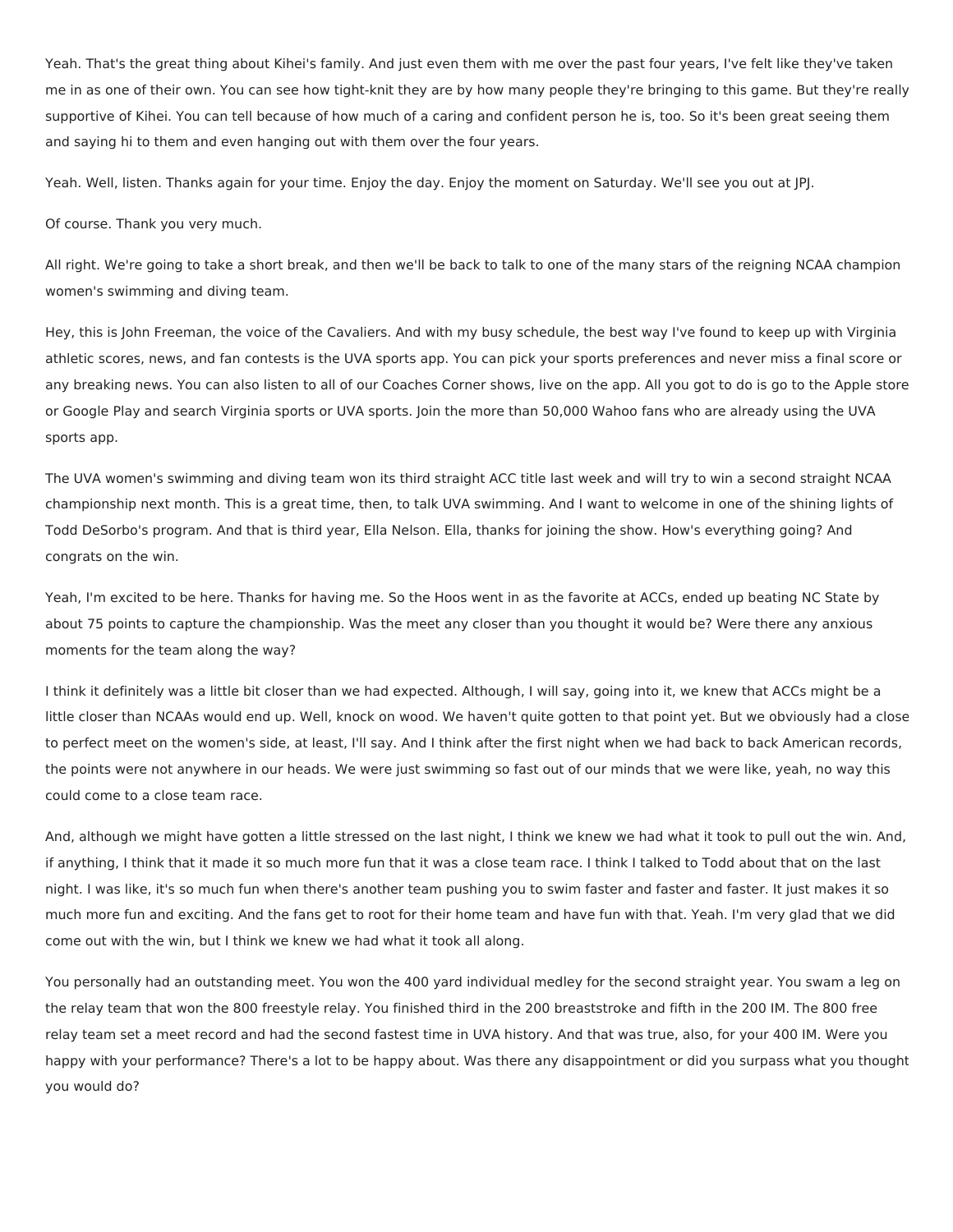Oh yeah. No, I was so happy with my performances. I always love being on that relay on the first night. Unlike past years, it was the only relay on that first night. Sometimes there's also the 200 medley relay. And it's just such a fun way to get the meet started out. It's kind of a special relay at UVA because this was our 15th year winning that relay, consecutively. So I'd say it just adds more excitement rather than pressure to that, that it has been such a rich part of UVA's history.

Alex and I were both on it last year, but they were two first years on it this year as well that took Paige Madden and Kyla Valls' spot. So I think that was kind of special for Alex and I to feel like a bit of the veterans on that relay and get to bring Ella and Reilly on that with us. And I think we all couldn't have been happier with how it started off. And it's a good way to get the momentum going for the rest of the meet. And you can never be more excited for a win on the first event.

And then I think you also mentioned the four hundred IM. That's kind of starting to be my baby in the pool. I used to be really, really nervous for that event. It just scared me. It's a really hard event, I won't lie. And in high school it would just always scare me, to the point where I would like try to tell my coaches that I had a stomach ache before the event or something like that. But I really felt like I've gotten more comfortable with that event. And after winning it last year, I think my confidence has just kind of gone up a lot.

And I think I'm really, really lucky that the ACC always brings a lot of competition at the conference level, which prepares me really, really well for even more conference competition at the NCAA level. So I was really, really happy to get that win for the team at ACCs and having Mo Weyant there also swimming with me. Yeah, we were right next to each other in the final of that event. And she finished second. So we're always training together in practice, so it just made it really fun to be in the pool together at the meet.

So to be successful in the IM, obviously, you have to be proficient at every stroke. What is your best stroke? How would you rank your strokes in order from strongest to weakest, relatively speaking?

Yeah. So I'd say breaststroke is definitely my best, and then freestyle is probably second. Butterfly and backstroke, I don't know which one is better. They're both not great. So I'm really, really glad once I get through the first half of that event. It's really nice to get the fly out of the way because I think even the best butterfliers would say that that's the hardest leg of the IM. Butterfly is just really hard.

And then backstroke. I used to be really, really bad at it. And then in college, I've gotten a lot better at it. So I've gotten to the point where I'm not drastically behind after the first half of the race. And I can keep up with the crowd for the first half. And then when I get to the breaststroke, it's kind of where I can really get a lead on the rest of the competition. And then the freestyle, it's kind of just give it all you got. It's a hard four laps. I will say that. But it's just always good to bring it home as fast as you can, I guess.

Which of the coaches do you work most closely with or do you work with all of them at different times?

Yeah, I definitely do work with all of them a little bit at different times. Blair is my primary coach. So I would say that the large majority of my practices are with Blair. And she does kind of upper mid-distance work. We have a great group. White group is the name of our group. And we have just a great group of girls in that group. So I get to train every day with Emma and Alex and Abby Harter. We're the main IM group.

But we do a lot of women's team practices all together. And I guess Todd is usually leading those. I'll do some practices with Tyler to get in kind of the upper end work. And then with Wes, I'll do some 200 pace practices with him. So definitely most of my practices are with Blair. And she's kind of the one who coordinates all of my practice schedules. But I definitely do get in work with all the rest of the coaches as well.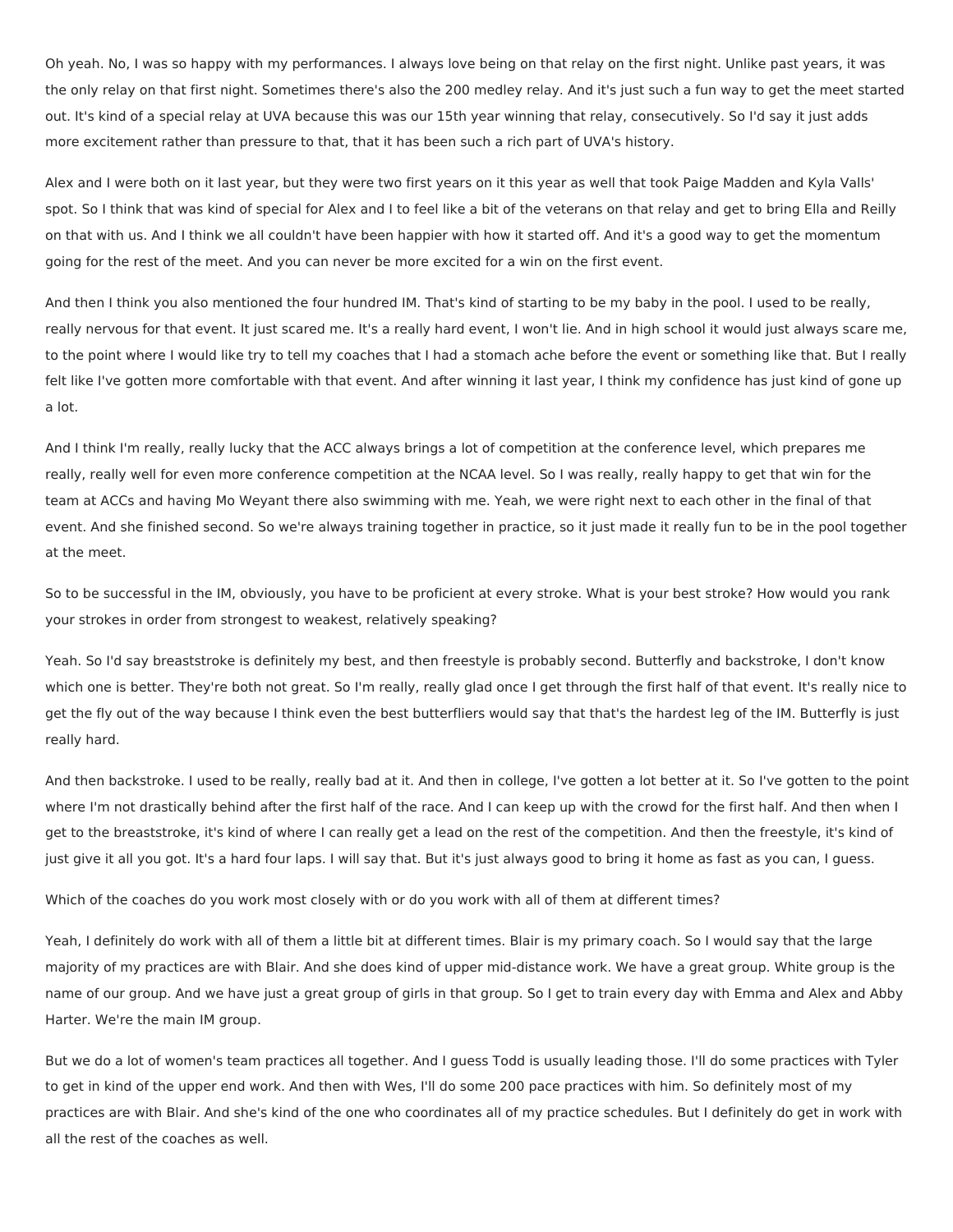In years past, the ACC women's and men's meets were held a week apart. It was a combined event this year. Did that dynamic feel a lot different? Did you like that format or do you prefer the other one?

The dynamic was definitely a lot different, but I think only in a positive way. The women's team and the men's team both do a great job of bringing their own energy when the meats are separated. But I think this year it was just a combination of both of those energies and it was complete chaos the whole time.

I really enjoyed it just because I feel like I haven't really gotten the chance to watch our men's team in person at a high level meet. So I really enjoyed getting to watch them come together as a team. And they broke an American record themselves. So that was really, really fun to be a part of it. And we're just so close as a combined team that it just felt like we were all there together like we would be at practice or at dual meets or anything like that. So the dynamic between the men's and women's team was just as great and the same as it's always been. But I would say that just having so many more people at the meet just added so much chaos to it and noise and excitement and all those good things.

The NCAA championships start on March the 16th, which is about three weeks from now. What is your training schedule for you and your teammates who will be competing at NCAA? What's your training schedule between now and then? And have you tapered at all this season?

So the next three weeks will be-- well, I guess the next 2 and 1/2 weeks before we do taper, will be really, really intense training. And as much as it hurts me to say that, it's kind of the thing that lets us go even faster than we have at NCAAs. So those of us that had already qualified for NCAAs prior to ACCs didn't taper at all for ACCs, which just gives us a leg up for NCAAs. So we were able to get back yesterday, or Sunday, I guess, get back in the pool yesterday and then kind of get ourselves back together.

And then come tomorrow, we'll really get back to training. And it just allowed us to really not even skip a beat going to ACCs. We got to get some practice and racing. And, obviously, we had no lack of really fast swimming there. So we'll be in a really good position after these next 2 and 1/2 weeks to go even faster at NCAAs, which is really exciting thing to be thinking about now. And I think the potential of us going a lot faster is kind of what keeps us excited during these next 2 and 1/2 weeks of really, really intense training.

I mean if you look across the country at other elite swimmers, is it uncommon for swimmers to have not tapered at this point? That give you an advantage or do most of your peers-- are they going to be in a similar situation-- real championship contenders?

Yeah. I think that probably most of the real championship contenders are probably in a similar situation to us. But I think we're in a really unique position where our conference has gotten so fast that we get kind of the best of the best racing experience just at our conference meet. Which just gives us the experience of being at such a high level meet and having to perform and having to race really hard for that many days in a row. So I really think it just depends, though. Some people, some teams do like to come down and taper a lot for their conference meets so that they can win a team title. We're lucky that we just have so many girls at the top that we don't have to taper a ton and we can still be vying for that team title. So I'd like to think we have a leg up. But it's really hard to tell what people are doing, what people aren't doing.

Last year, I think the UVA women were seeded to win the NCAA team title. You ended up doing so. There will be similar expectations this time around. Does it feel any different having won it? Coming in as defending champions, is there more pressure this time, do you think? Or will there be less because you know you can do it, having done it?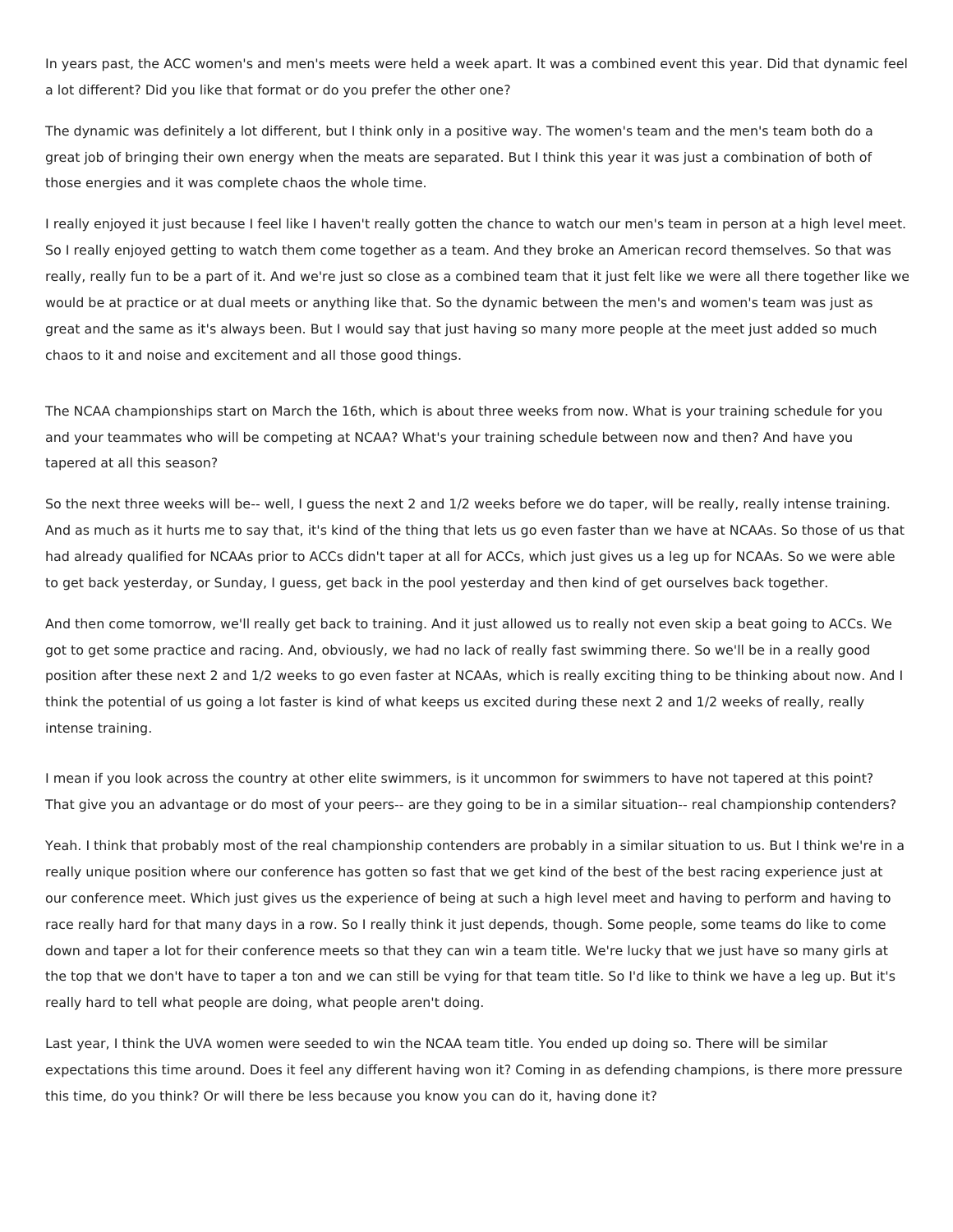Yeah. I think right now there's kind of two overwhelming feelings amongst our team. One is that we definitely have the target on our back and everyone is trying to beat us. So I think we all know that. But if anything, that only makes us more excited and more motivated and have just more motivation to win.

I think we all go back to that COVID year when NCAA got canceled because we were so, so geared up to win. We just wanted it so badly. And then it got canceled. So I think last year that was in the back of our minds. And this year it'll be in the back of our minds, just having that taken away from us. So I, personally, don't feel much more pressure. I just don't really function like that. But I think we're just all really, really excited for it. And we know that other teams want it, probably just as much as we do. So we just have to find an edge anywhere we can and use it to our advantage.

After you won the team title last year, back at the AFC, Carla Williams and Jim Ryan came out, jumped in the pool in their working clothes. That was a great video. That's got to be a little bit in the back of your mind that you want to replay that scene, isn't it?

Because I think now that President Ryan has kind of set the bar there, he'd have to do it again, I would think.

Do it again, I know. The thing that comes to my mind first, when I think of that, is how they all went in their shoes. And I think President Ryan was wearing the nice shoes. But, yeah. That was a really special moment. None of us expected that we'd be going in the pool again with President Ryan. But it was a fun moment. Yeah.

At the NCAAs of last year, you swam on the 800 free relay team that won the title. You were second in two events-- the 400 IM and the 200 breaststroke. And you placed, I think, fifth in the 200 IM. Having come so close to winning last year, is that-- I'm sure you set out to win any time you compete, but is that a big goal for you, personally, going into this meet?

Yes. That definitely is a big goal of mine. And I've kind of been focusing this year on vocalizing my goals. So it's even big for me to be saying that right now, that one of my goals is to win an individual event. And I'm really lucky that I'll have UVA teammates of mine in both of those races with me, which gives me kind of a lot of comfort and ease, just knowing that they'll be in there just like they are in practice. But yeah, definitely just wanting to get as many points for the team as possible has always been kind of my motivation and what drives me in meets. So if that manifests its way into an individual title, that would be amazing. Yeah.

The ACC meet was in Atlanta. The NCAAs will be held at the same venue. How much of a difference does familiarity with the pool make? And are there pools that you really like competing in and pools you really don't like competing in?

Yeah, it's a huge thing that ACCs are in the same place as the NCAAs. And we had that same situation last year when ACCs were in Greensboro. And then NCAA were also there. There's just certain things about different pools that can kind of prove to be challenging in some ways. I think a lot of us were talking about how the walls were a little weird at the Atlanta pool. So it's just really lucky that we had practice with that at ACCs, so now we'll be able to nail it at NCAAs.

I'm from Nashville, Tennessee, so Atlanta was kind of a common competition spot for me all throughout high school. So I was lucky enough to-- it had been a few years since I had raced in the pool, but at least I knew kind of what the pool looked like, what the locker rooms are like, little things that you can just take out of your head when you get there for the first time. But I think it gives, at least the ACC as a conference, a huge leg up at NCAAs to be familiar with the pool and how things are going to run and where you sit, where you warm up, stuff like that.

As I mentioned in the opening, your third year at UVA. What's your UVA experience outside of swimming been like? And what are you majoring in?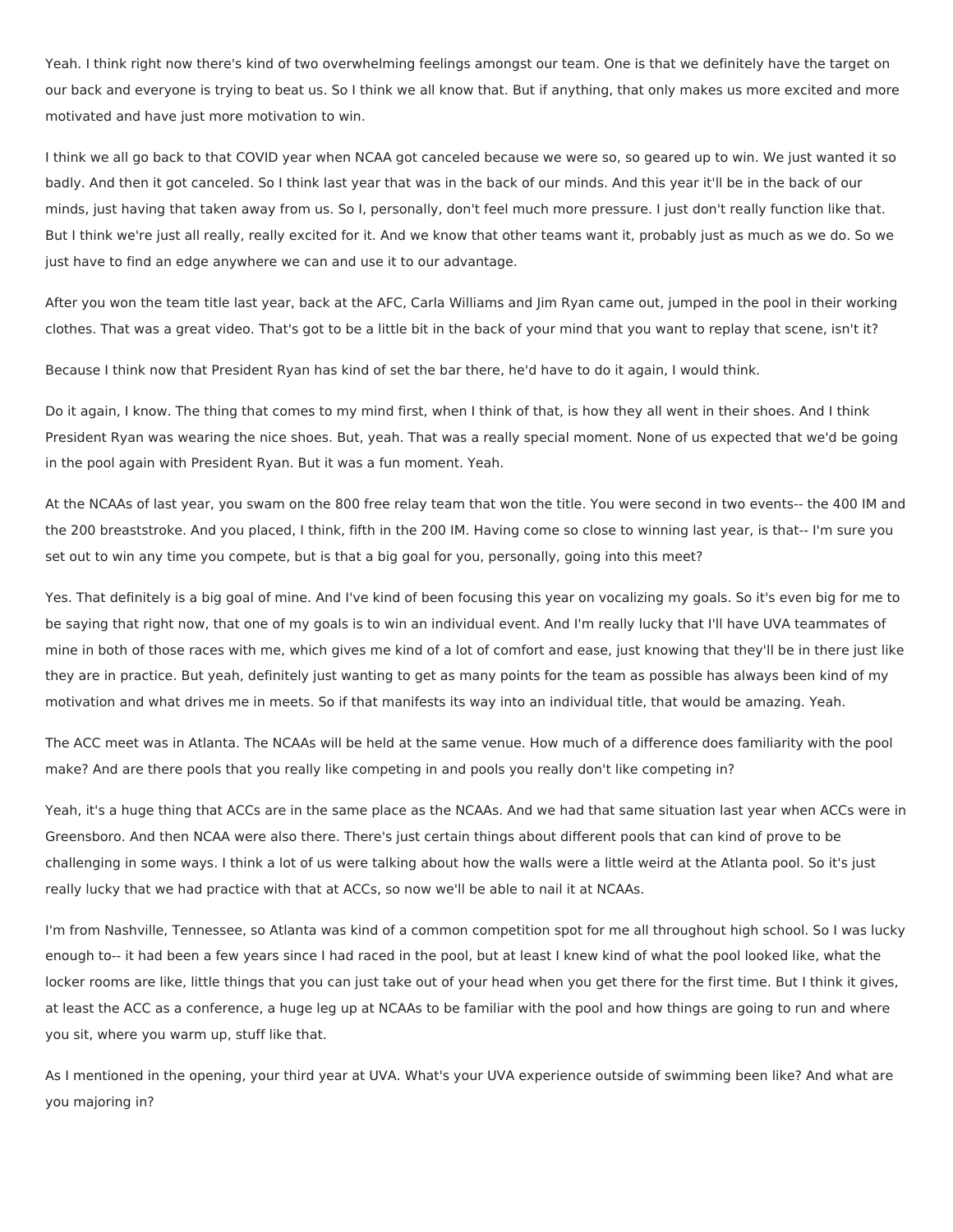Yeah. So I'm a kinesiology major. And it has been so amazing. I just transferred into the School of Education the beginning of this year, I guess. Yeah. And I've just been able to find such a great group of mentors, group of peers in the School of Education. All of my classes they're a lot smaller than I would have ever expected, which has been amazing because I've been able to form relationships with my professors, relationships with my peers. I've been able to immerse myself in the Charlottesville community and find ways to give back to a city and a community that's given so much to my college experience. And, obviously, the swim team is a huge part of my UVA experience, but outside of that it's been just as amazing.

### What have you been involved in you mentioned?

Yeah. So just this past semester, I got really involved in Special Olympics in Charlottesville which was just the most rewarding experience I think I might have ever been a part of. It was every Sunday. And this past season was volleyball. So every Sunday, I went and hung out with athletes from Charlottesville. And I have close to zero skills in volleyball, but it was so fun just to get to see them come together and see them get excited for their competitions, just like I do, and be excited for a win here and there and be motivated by their losses and stuff. It was so much fun.

So let's talk about the program's Nashville connection. You mentioned that's your hometown. You, Alex Walsh, and her sister Gretchen all attended the same school in Nashville, Harpeth Hall. If I have this right, when you were a senior, Gretchen was a sophomore and Alex was a junior. Right?

Yep. Yeah, that's right.

Stacked like that. You were the first one to commit to UVA. You did that in February 2018. Were there other schools you looked at seriously? And did you have any connection to UVA or to Charlottesville?

Yeah. So I definitely did have a group of-- I guess it was really just two schools down at the end that I got very serious about, which was here and University of Texas. But my aunt actually ran at UVA and graduated in '82. So that was kind of my UVA connection. And my mom--

She ran track and field here?

Yeah. She ran track and field here and then went on to compete at the '84 Olympics.

Wow. What's her name? Margaret Gross.

Oh, yeah. She's famous. You need to put that in your bio. I don't think that's in your bio. That's a big deal.

Yeah. So that's my UVA connection. Then my mom went to UNC, which is geographically close to UVA. So I was always familiar with the area, familiar with the types of people that UVA attracts, and stuff like that. And then having the swim team being such an up and coming program was just such a draw for me. At the time that I was committing, it was just a program full of excitement and potential. And I would say the same of it right now. It's still full of excitement and exciting things to come.

Yeah. I committed and then, obviously, I wanted to let Alex and Gretchen have their own college recruiting process. But I had to throw in a few UVA comments here and there to try to get them to come. And thank goodness it worked out the way it did because they're the type of people that I will stay in contact with for the rest of my life and, obviously, are great additions to the UVA team. But yeah, it's fun to look back at all of that and remember the recruiting process and learning about UVA and what it stands for and the team and stuff like that. And, obviously, I couldn't be more grateful that I ended up here.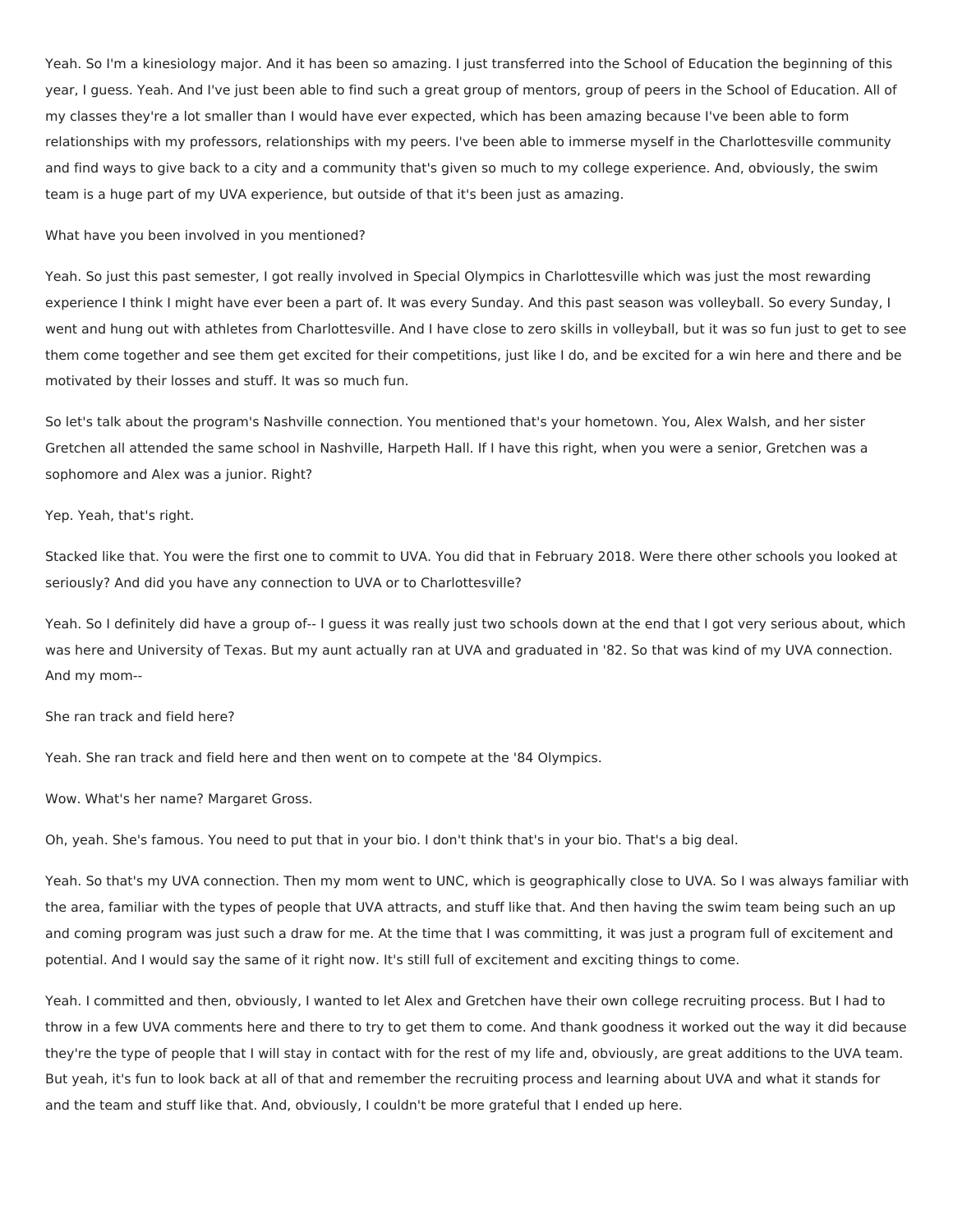So you swam with the Walsh sisters on the Nashville aquatic club and also, obviously, at school. How old were you when you met Alex and/or Gretchen? And how long have you been competing together, with a couple breaks?

Yeah. I remember the first time that I met Alex and Gretchen. I was in eighth grade and I was a student ambassador at my middle school at the time, which is the same as the high school that we went to. And I had to tour them around the school to show them the ins and outs of everything. So I think Gretchen was a sixth grader and Alex was a seventh grader. So they ended up moving to Nashville and I was a freshman and Alex was in eighth grade, and Gretchen was in seventh grade. So yeah, we've been competing and hanging out for 9ish years now. And we had a pretty fun little group of girls at Nashville aquatic club. And we got to travel around to meets together and stuff like that, which was a lot of fun, too.

So is UVA popular school? I know we've had a lot of kids from Nashville over the years. What about your school that you attended? Are there classmates here of yours who are not on the swim team?

Yeah. I think it kind of depends on the year. I have two of my pretty close friends from high school, who are also here at UVA. But I can remember years when I was younger in high school where there'd be five, six, seven, maybe, girls who ended up going to UVA. So I think Harpeth Hall is a pretty big feeder to UVA. But our grades in high school were not more than 100. So it was a pretty small high school. So it couldn't be more than five or six girls that ended up going to UVA. So you competed at the US Olympic trials last June, right? What was that experience like? And what are your aspirations in the sport? Are you looking forward to going through that process again? I guess its only two years from now, 2 and 1/2 years, right?

Yeah. So I also went to Olympic trials in 2016. Another big memory in my head of a Ella, Alex, and Gretchen trip. I did terribly at that meeting in 2016. I think I was somewhere near dead last. So I think having that experience from 2016 Olympic trials gave me a huge leg up for 2020. I didn't really have any particular goals going into the meet other than do the best that I could. And I think I ended up surprising myself at that meet coming in-- I think I got fifth in the 200 breaststroke.

So I think after the semifinal swim, I might have been seeded third or fourth going into finals. And, obviously, the top two make the Olympics. So I kind of found myself in a position that I hadn't expected. And I think that coming out of Olympic trials, I just kind of had a seed planted in the back of my head that maybe an Olympic berth is my ultimate goal in swimming. So I am in the process of considering a fifth year because that would line up pretty perfectly with the Olympic year. So I am going to keep swimming until the 2024 Olympic trials. And we'll see how those trials go, but obviously the end goal would be to get a place on the Olympic team in Paris. But we'll see. We'll see.

What is on the schedule for this summer competitively?

Yeah. So it's really just a few weeks-- I think it's about three or four weeks after NCAAs-- we'll be going to Greensboro for World Champ trials. And that is the qualifying meet for Worlds. So it'll be a good group of us from UVA will be going. And it's the same as Olympic trials, top two will get a spot on the Worlds team. And Todd was named the head women's coach for that meet. So I'm super excited for him, but also will be a nice to have some familiar faces there if I do make that meet. So that'll be this year. And then I think a lot of us will also go to US Nationals at the end of the summer, which is in California.

Right. Well, first things first, I know you've got to get ready for NCAAs. Good luck with that. We'll be rooting for you. That should be a good week for UVA swimming, men and women. But thanks, again, for your time. Congrats on a great year. And I know there's more to come.

Yeah, thank you so much for having me.

Take care.